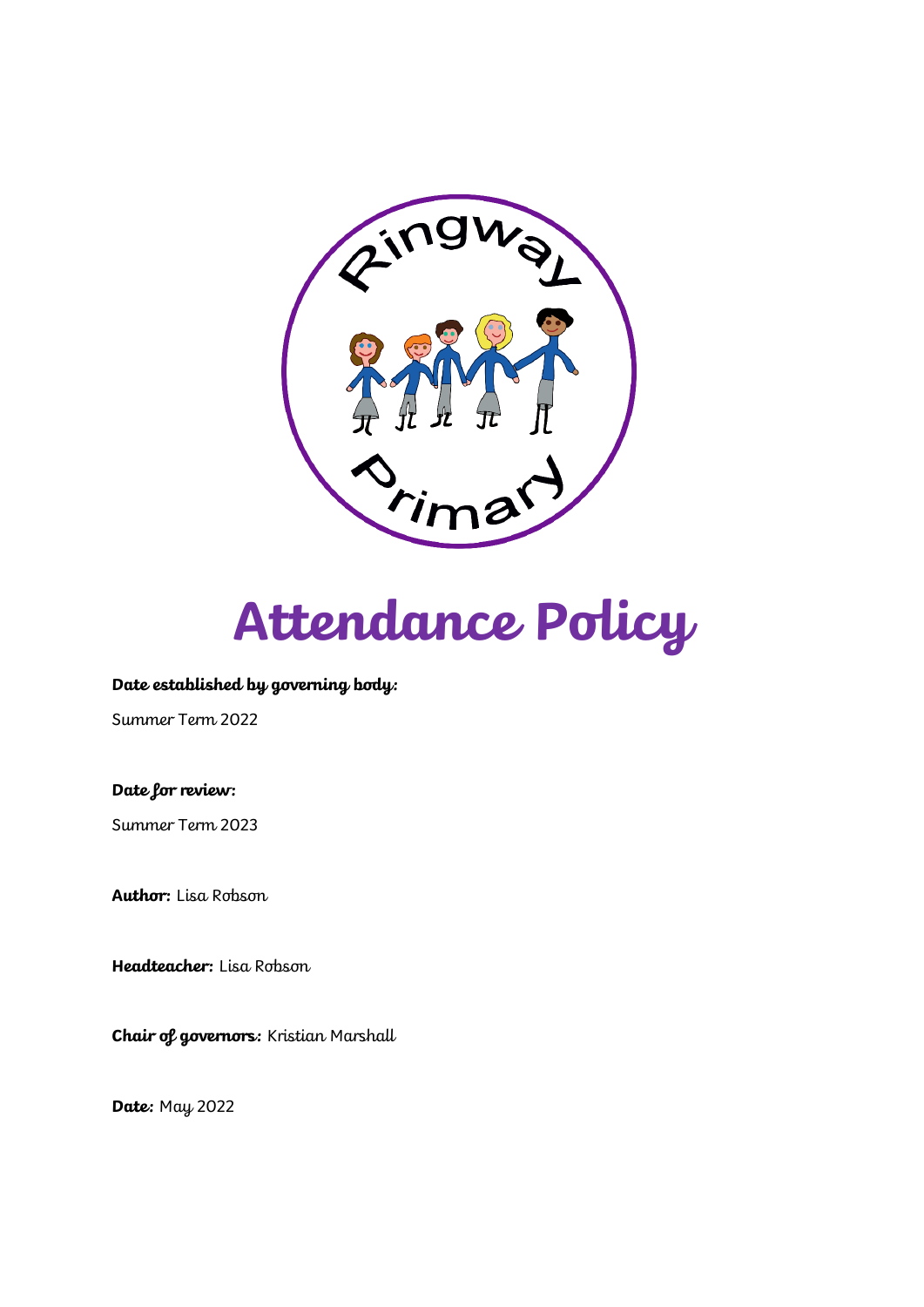## **Our school target is 97%**

## **Attendance Policy**

## **Introduction**

**Ringway Primary School's** Attendance Policy takes into account the guidance set out in the DFE Document 'School Attendance; Guidance for maintained schools, academies, independent schools and local authorities July 2019'.

Regular and punctual school attendance is important. Pupils need to attend school regularly if they are to take full advantage of the educational opportunities available to them by law. Ringway Primary fully recognises its responsibilities to ensure pupils are in school and on time, therefore having access to learning for the maximum number of days and hours.

Our policy applies to all children registered at this school and this policy is made available to all parents/carers of pupils who are registered at our school on our school website or available from reception for those without access to the internet.

This policy has been written to adhere to the relevant Children Acts, Education Acts, Regulations and Guidance from the Department for Education in addition to guidance from the Local Authority.

Although parents/carers have the legal responsibility for ensuring their child's good attendance, the Head teacher and Governors at our school work together with other professionals and agencies to ensure that all pupils are encouraged and supported to develop good attendance habits. Procedures in this policy are followed to ensure this happens.

Children who are persistently late or absent soon fall behind with their learning .Children who are absent from school frequently develop large gaps in their learning which will impact on their progress and their ability to meet age related learning expectations. A child whose attendance drops to 90% each year will, over their time at primary school, have missed two whole terms of learning.

## **Aims and Objectives**

This attendance policy ensures that all staff and governors in our school are fully aware of and clear about the actions necessary to promote good attendance.

## **Through this Policy we aim to:**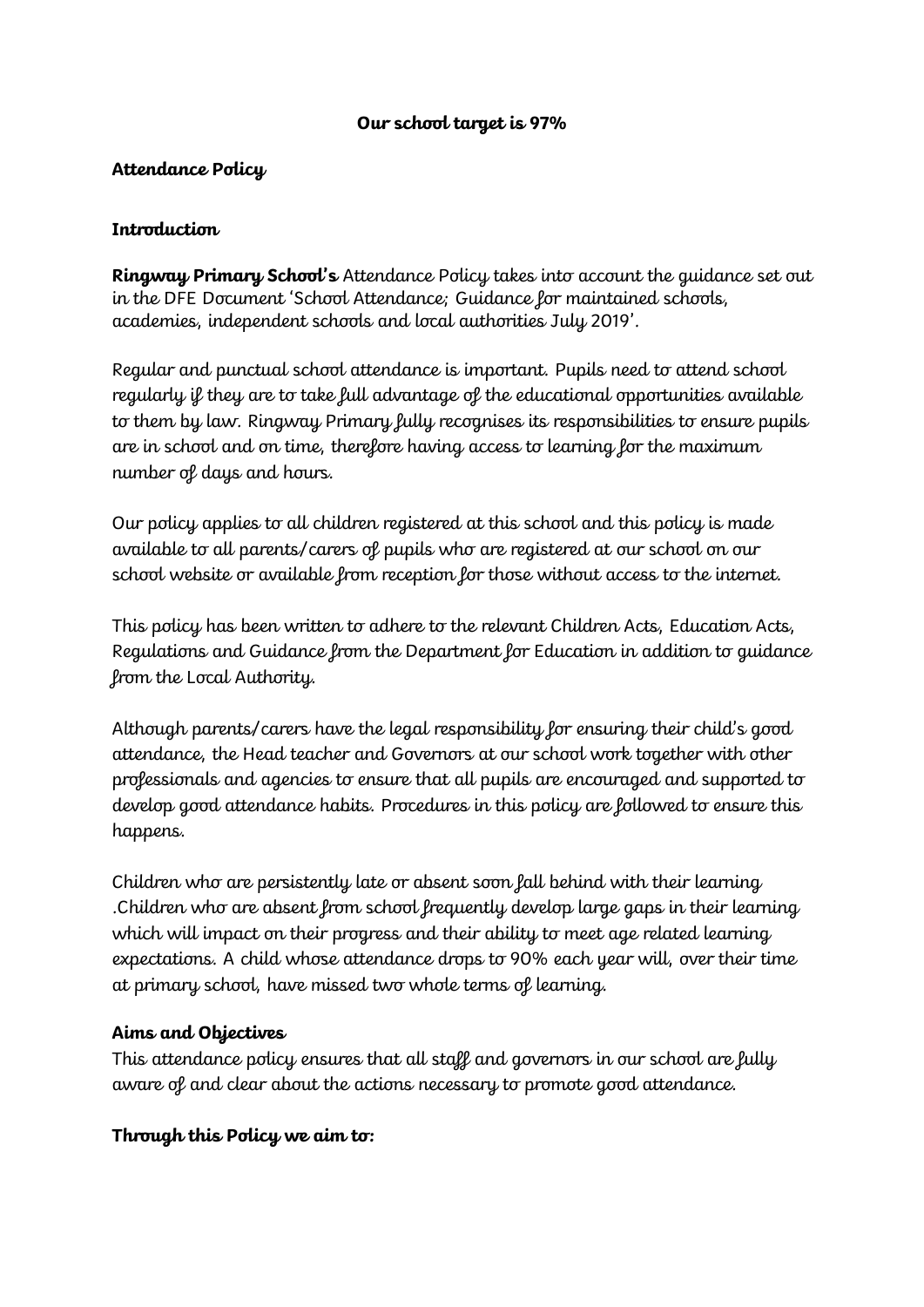- Improve pupils' achievement by ensuring high levels of attendance and punctuality.
- Achieve a minimum of 98% attendance for all children, apart from those with chronic health issues.
- Create an ethos in which good attendance and punctuality are recognised as the norm and seen to be valued by the school.
- Raise awareness of parents, carers and pupils of the importance of uninterrupted attendance and punctuality at every stage of a child's education.
- Ensure that our policy applies to Reception aged children in order to promote good habits at an early age.
- Work in partnership with pupils, parents, staff and the Attendance Service so that all pupils realise their potential, unhindered by unnecessary absence.
- Promote a positive and welcoming atmosphere in which pupils feel safe, secure, and valued, and encourage in pupils a sense of their own responsibility.
- Establish a pattern of monitoring attendance and ensure consistency in recognising achievement and dealing with difficulties.
- Recognise the key role of all staff in promoting good attendance.
- Recognise the role of class teachers as they will be able to identify where attendance is having an impact on attainment.

# **We maintain and promote good attendance and punctuality through:**

- Raising awareness of attendance and punctuality issues among all staff, parents and pupils.
- Ensuring that parents have an understanding of the responsibility placed on them for making sure their child attends regularly and punctually.
- Equipping children with the life skills needed to take responsibility for good school attendance and punctuality appropriate to the child's age and development.
- Maintaining effective means of communication with parents, pupils, staff and governors on school attendance matters.
- Developing and implementing procedures for identifying, reporting and reviewing cases of poor attendance and persistent lateness.
- Supporting pupils who have been experiencing any difficulties at home or at school which are preventing good attendance.
- Developing and implementing procedures to follow up non-attendance at school.

# **Procedures**

# **Our school will undertake to follow the following procedures to support good attendance:**

- To maintain appropriate registration processes.
- To maintain appropriate attendance data.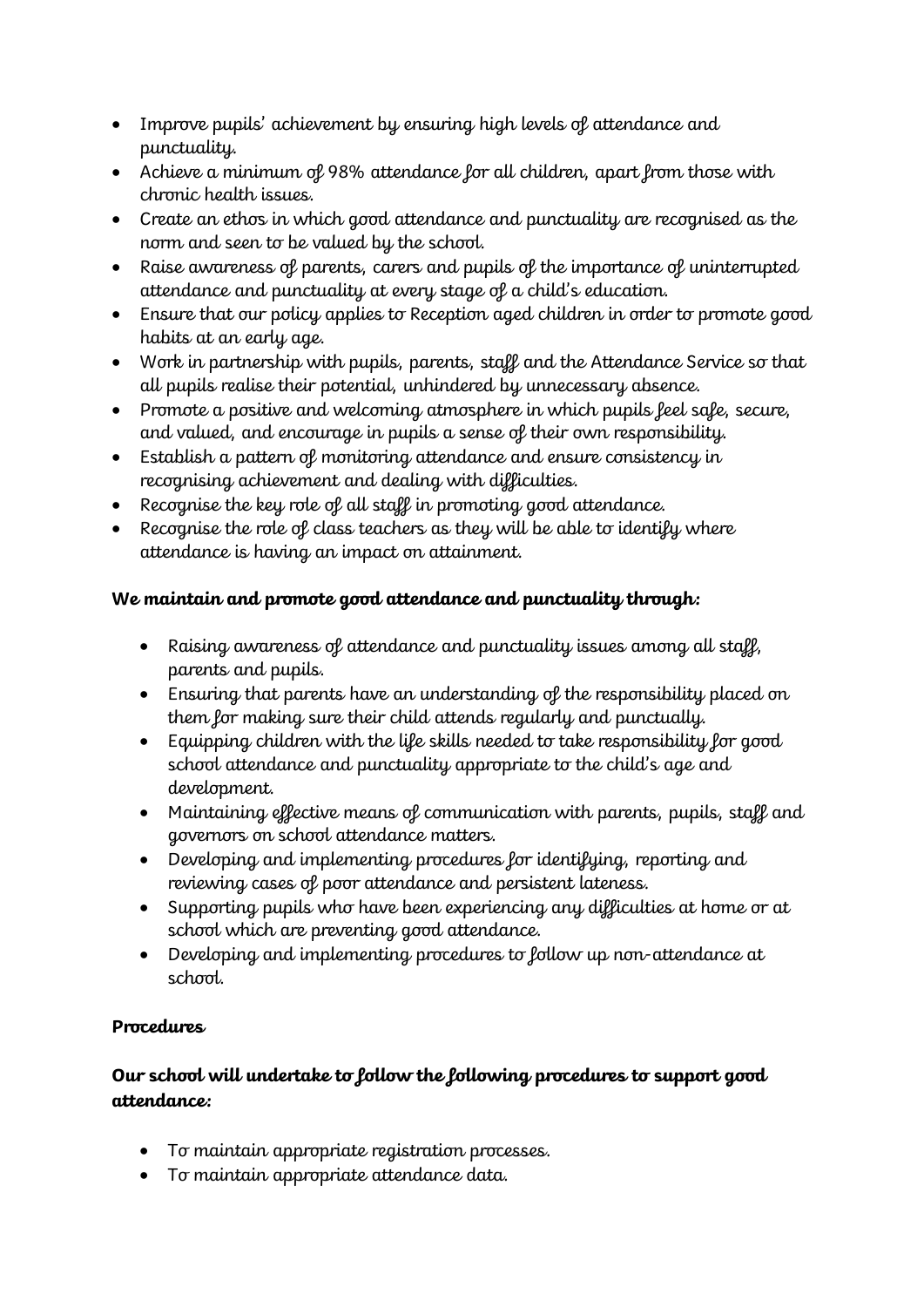- To communicate clearly the attendance procedures and expectations to all staff, governors, parents and pupils.
- To have consistent and systematic daily records which give detail of any absence and lateness.
- To follow up absences and persistent lateness if parents/carers have not communicated with the school.
- To inform parents/carers what constitutes authorised and unauthorised absence.
- To strongly discourage unnecessary absence through holidays taken during term time.
- To work with parents to improve individual pupils attendance and punctuality
- To refer to the Attendance Service or appropriate agencies of any child whose attendance causes concern and where parents/carers have not responded to school initiatives to improve.
- To report attendance statistics to the Local Authority and the DfE where requested.
- All staff should be aware that they must raise any attendance or punctuality concerns to the nominated person with responsibility for monitoring attendance.

## **Responsibilities**

All members of school staff have a responsibility for identifying trends in attendance and punctuality. The following includes a more specific list of the kinds of responsibilities which individuals might have.

## **Class teachers are responsible for:**

- Maintaining class registers and completing them accurately in accordance with school policy, and forwarding completed registers to school office staff after registration closes.
- Informing the nominated person where there are concerns and acting upon them
- Where poor attendance re occurs ensuring appropriate school staff are informed.
- Emphasising with their class the importance of good attendance and promptness.
- Ensuring appropriate school staff are informed of additional information provided by the child so it can be recorded in line with school policy
- Discussing attendance issues at consultation evenings where necessary

# **The Head teacher is responsible for:**

- Overall monitoring of school attendance
- Trends in authorised and unauthorised absence
- Contacting lamilies where concerns are raised about absence including arranging meetings to discuss attendance issues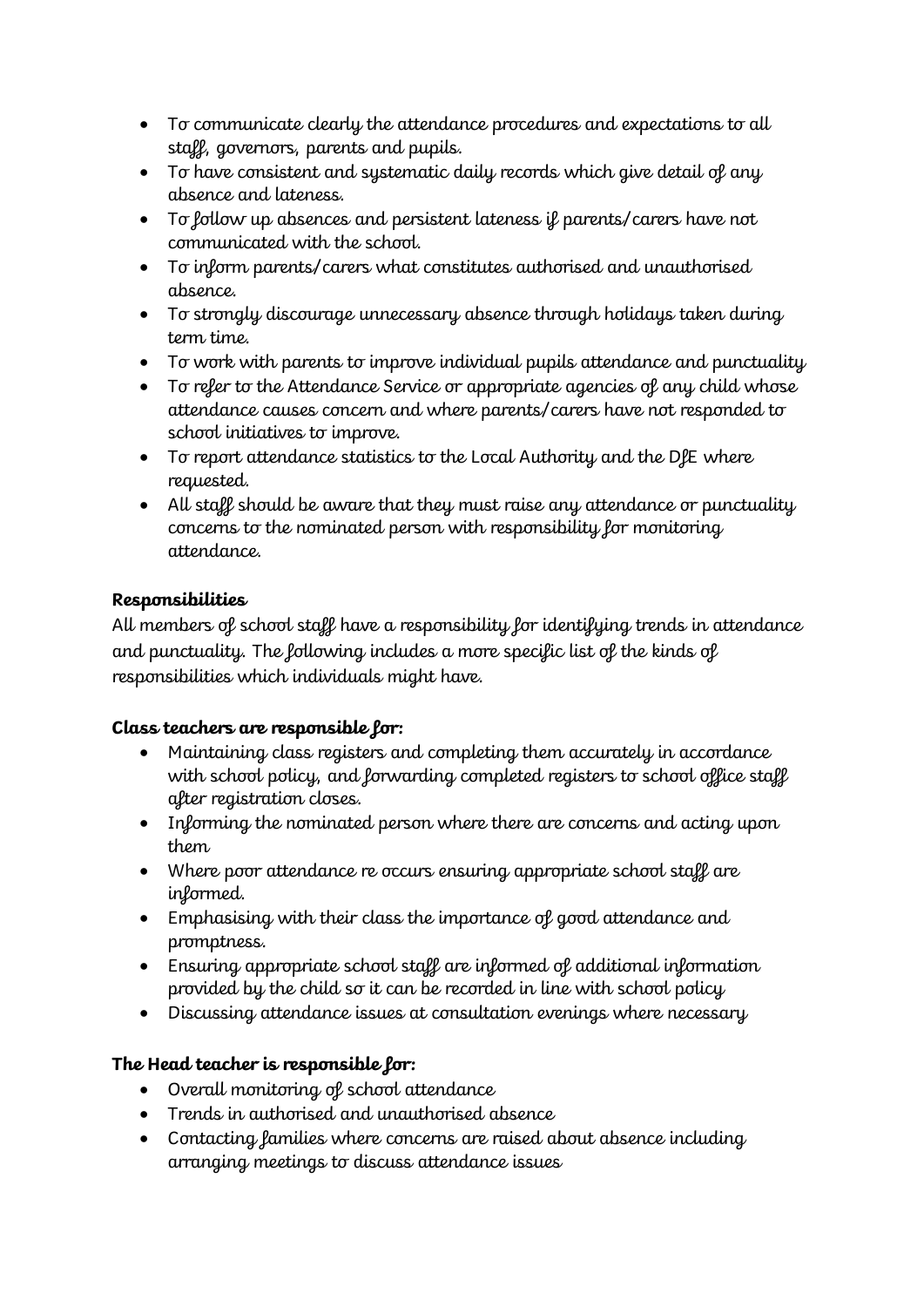- Monitoring individual attendance where concerns have been raised
- Making referrals to the Attendance Service
- Providing reports and background information to inform discussion with the school's LA Attendance Officer
- Liaising with other professionals to determine potential sources of difficulties and reasons for absence.

## **Staff in the School Office are responsible for:**

- Collating and recording registration and attendance information.
- Taking and recording messages from parents regarding absence
- Ensuring the Absence/Late Book is completed
- Contacting parents of absent children where no contact has been made.
- Recording details of children who arrive late or go home early
- Keeping an overview of class and individual attendance looking particularly for either poor overall attendance, anomalies in patterns of attendance and/ or unusual explanations for attendance offered by children and their parents/ carers and reporting concerns to the Head teacher
- Sending out standard letters regarding attendance
- First Day Response: Contacting home if no reason for absence is received (phone call or text message)

# **Parents/Carers are responsible for:**

- Ensuring that their child attends school regularly and punctually unless prevented from doing so by illness or attendance at a medical appointment.
- Contacting the school office on the first morning of absence.
- Informing the school in advance of any medical appointments in school time. For the absence to be recorded as a medical absence we do require evidence from the doctor or dentist. (Appointment card/letter)
- Making requests for authorised absence in term time, only if absolutely necessary as these are not automatically authorised.
- Talking to the school as soon as possible about any child's reluctance to come to school so that problems can be quickly identified and dealt with.

## **Authorised absence**

An absence is classified as authorised when a child has been away from school for a legitimate reason and the school has received notification from a parent or carer. For example, if a child has been unwell and the parent telephones the school to explain the absence.

Only the school can make an absence authorised. Parents do not have this authority. Consequently not all absences supported by parents will be classified as authorised.

## **Unauthorised absence**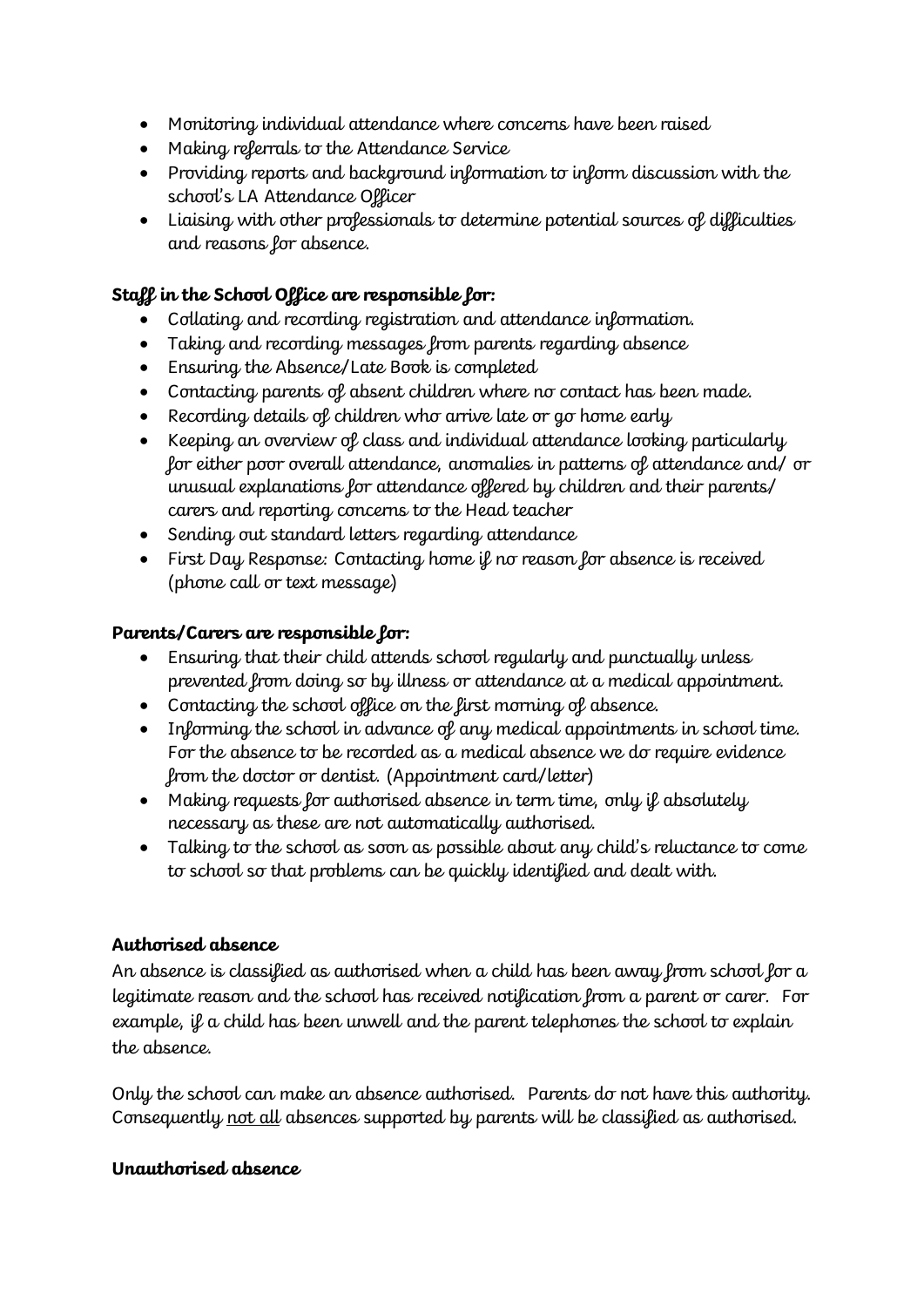An absence is classified as unauthorised when a child is away from school without the permission of the school.

Therefore the absence is unauthorised if a child is away from school without good reason, even with the support of a parent.

## **Registers**

- 1. Registers are legal documents and will be marked twice a day
- 2. Parents must always give reasons for absence to the school.
- 3. Schools are to determine whether absence is authorised or unauthorised in exceptional circumstances, considering factors such as frequency, duration, attendance patterns, i.e. within reason. Staff must be observant of situations where absence is continually condoned by parents.

The guidelines below clarify possible actions

| <b>Authorised Absence</b>                | Unauthorised Absence                     |
|------------------------------------------|------------------------------------------|
| Illness                                  | Absence without a valid reason           |
| Medical Appointment / Dental (For the    | Latecomers beyond 15 minutes after the   |
| time of appointment including            | session has started                      |
| travelling)                              |                                          |
| Family Bereavement                       | Persistent lateness within the first 30  |
|                                          | minutes of the day                       |
| Religious Observance                     | Babysitting children including siblings. |
| Interview / Work Experience              | Shopping during school time.             |
| Excluded Children                        | Special occasions, e.g. birthday.        |
| Sports / Music / Exams                   | Holidays                                 |
| Agreed other educational activity at the |                                          |
| discretion of the Head teacher           |                                          |

## **Reintegrating Long Term Absentees**

Following a long period of absence, a child may feel vulnerable, so staff may wish to arrange a phased or gradual return, allocation of a 'Key Worker', consider whether Special Needs support is appropriate, ensure that all staff are aware of the situation and nominate a key person to monitor the child's reintegration into school. All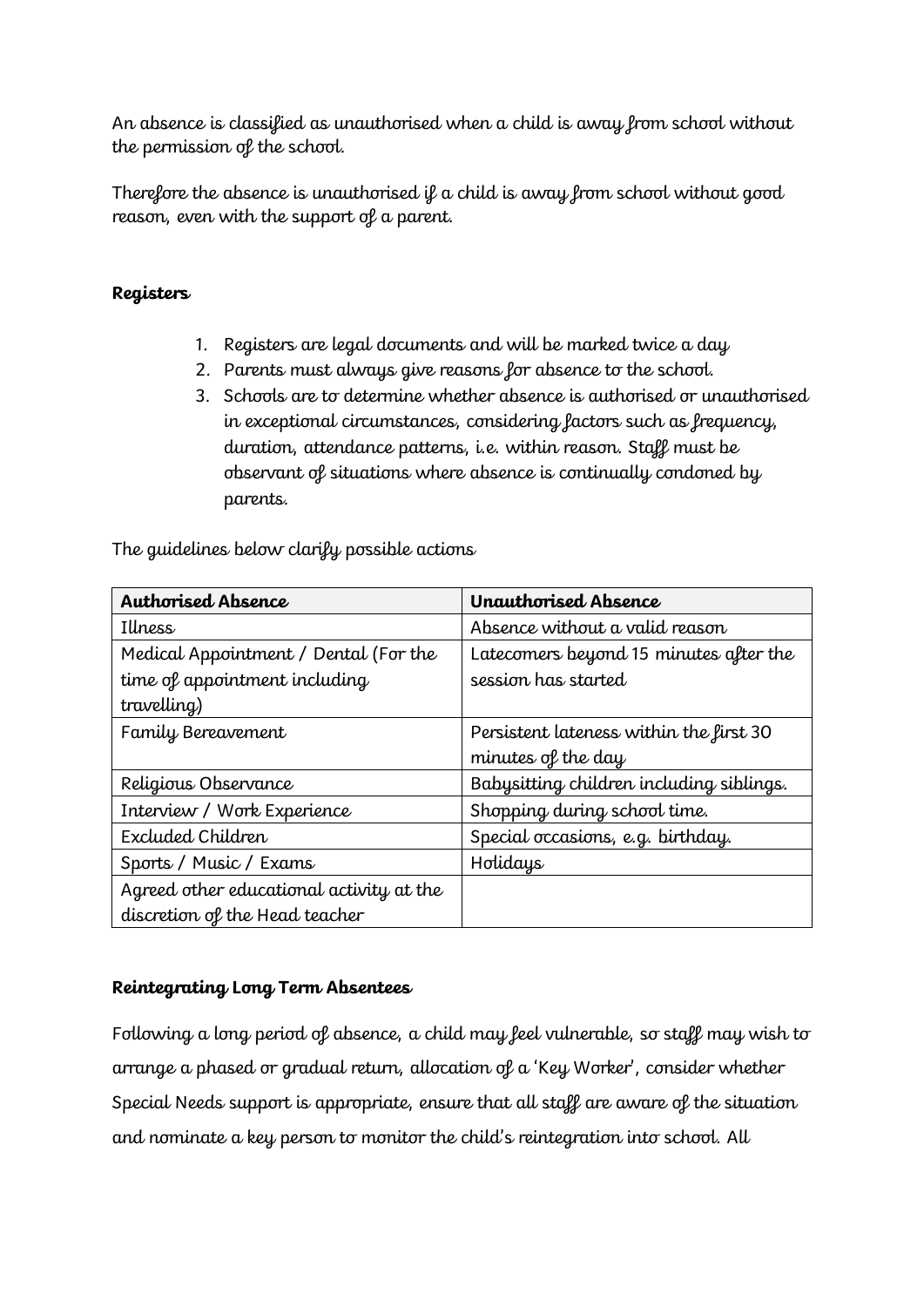children must feel welcomed back and know from whom they can seek help. Never leave children sitting in corridors or outside an office for long periods.

## **Registration**

All the school doors open at 8.50 am until 9 am. This time is sufficient for all pupils to come into their classroom.

Each class teacher has the responsibility for keeping an accurate record of attendance. Any pupil who is absent must be recorded at the beginning of the morning and afternoon session. The attendance register must be completed by the class teacher by 9am. All attendance records are documented using SIMs software, which is supported by the Local Authority. Attendance registers are legal documents and these must be kept secure and preserved for a period of three years after the date they were last used.

## **Lateness**

Repeated absence at the beginning of a school session can amount to failure to attend regularly for the purpose of 1996 Education Act. The school seeks to improve general punctuality and to improve attitude of persistent offenders by:-

- a. Informing parents of our expectations and offer ways of helping combat lateness.
- b. Parents of persistent offenders must be contacted, and reported to the Attendance Officer if no improvement.
- c. Praise and acknowledge latecomers who improve.
- d. Ensure that staff set a good example by arriving punctually for lessons.
- e. All children and parents must understand that lateness is actively discouraged, although sensitivity may be appropriate in some cases.
- f. Schools may use other incentives to improve levels of punctuality
- g. The EWO will be used to support pupils and families with any of the above issues.

Once the doors are closed at 9am the only way to get into school is via the school office. Any pupil who comes into school this way from 9am will be marked as late in the attendance record. Records are kept of those pupils who are late, this is documented on the electronic register for each pupil (Attendance code L).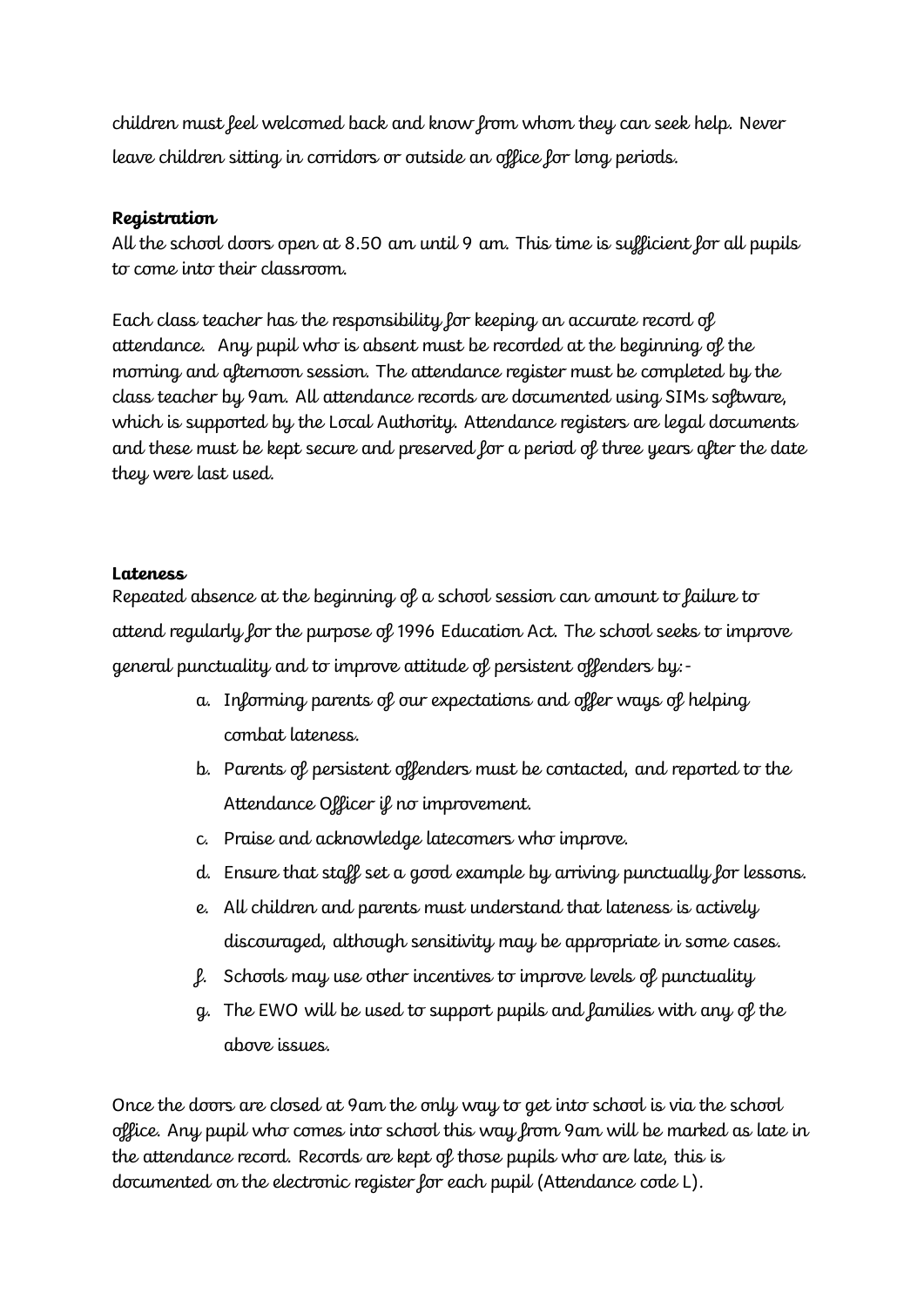Children who have attended a dentist or doctor's appointment and subsequently come to school later than 9.05am will have the absence recorded as a medical absence (Attendance code M).

Children who are persistently late miss a significant amount of learning, often the most important aspect, as the beginning of the day is where the teacher explains the learning and what each child is expected to achieve.

Where there have been persistent incidents of lateness parents/carers will receive a letter advising them of the concerns and the school will provide opportunities for parents/carers to seek support and advice to address these issues.

## **Absences**

Parents/carers should contact the school on the first day of their child's absence. When parents/carers notify us of their child's absence it is important that they provide us with full and accurate details of the reason for their absence and expected date of return. This information is used to determine whether the absence is authorised or unauthorised. The Head teacher has the responsibility to determine whether absences are authorised or unauthorised

Where we have not received reasons for a child's absence then we send a letter requesting these details to parents/carers to complete. If this letter is not completed and returned by the specified date then the absence will be recorded as an unauthorised absence (Attendance Code O)

## **First Day Contact**

Where a child is absent from school and we have not received any verbal or written communication from the parent, then we initiate a first day contact process. Office staff check all of the registers from 9.00am to 9.30am on a daily basis, to identify those pupils who are absent. There are occasions when we are unaware why the child is absent and we will attempt to contact the parent to check the reasons for the child's absence.

## **Illness**

When children have an illness that means they will be away from school long term, the school will do all it can to send material home, so that they can keep up with their school work.

If the absence is likely to continue for an extended period, or be a repetitive absence, the school will contact the support services to see if arrangements can be made for the child to be given some home tuition outside school.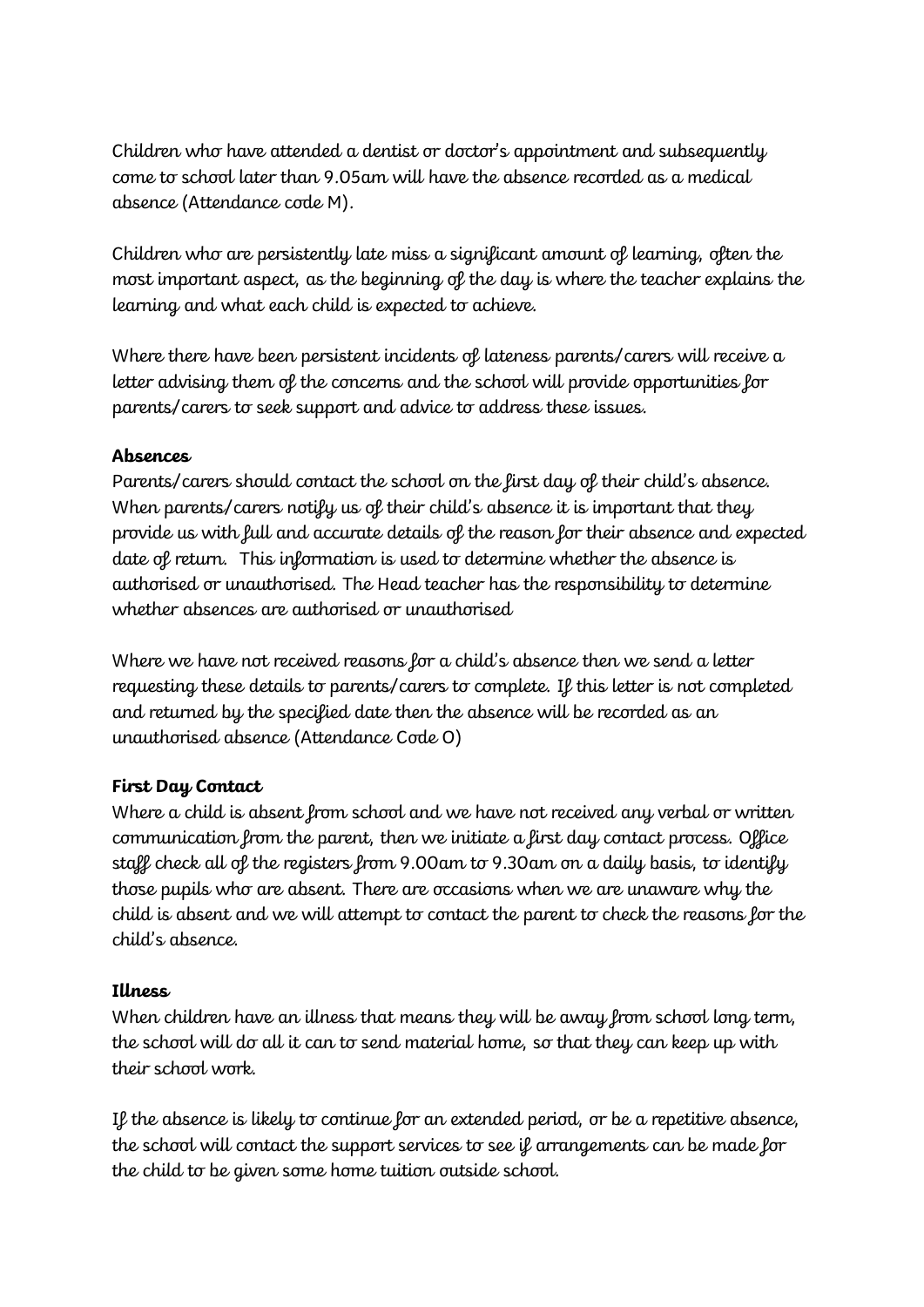Where over the course of an academic year, a child has repeated periods of illness, the school will write to parents to ask them to provide medical evidence for each future period of illness related absence. This evidence could be a Doctor's note, appointment card/letter or copy of a prescription. We may seek written permission from you for the school to make their own enquiries. Alternatively we may make a referral to the School Health Advisor to offer support.

# **Parental Request for Absence from School for Holiday**

With effect from September 2013 the government abolished the right of Head teachers to authorise absence specifically for holidays of up to 10 days per year if special circumstances exist. Instead, Head teachers will only be allowed to grant leave of absence for any reason if they are satisfied exceptional circumstances exist. Parents are encouraged to keep open lines of communication with school over absence as persistent absence can be considered a safeguarding matter.

# **Addressing Attendance Concerns**

The school expects attendance of at least 97%.

It is important for children to establish good attendance habits early on in their primary school career. It is the responsibility of the Head teacher and the governors to support good attendance and to identify and address attendance concerns promptly. In our school parents are to ensure their child attends school regularly and punctually and therefore when become concerned about attendance we will inform parents/carers of our concerns. Initially concerns about attendance are raised with parents via letters which are sent home, parents may be offered a parent contract. A parent contract is an agreement / action plan which looks at ways to work together to improve attendance. (See Appendix A) There will be opportunities for the parent/carer to discuss reasons for absence and support to be given by the school with the aim to improve attendance. Where a child's attendance record does not improve over a period of time then the school has a responsibility to make a referral to the LA Attendance Officer.

The Attendance Service will look at each case and may issue fixed penalty notices to parents where there is poor attendance.

The LA Attendance Service working jointly with Legal Services may also consider:

- Applying for a parenting order
- Applying for an education supervision order
- School Attendance Order (If parent has not registered their child in a school)
- Community Order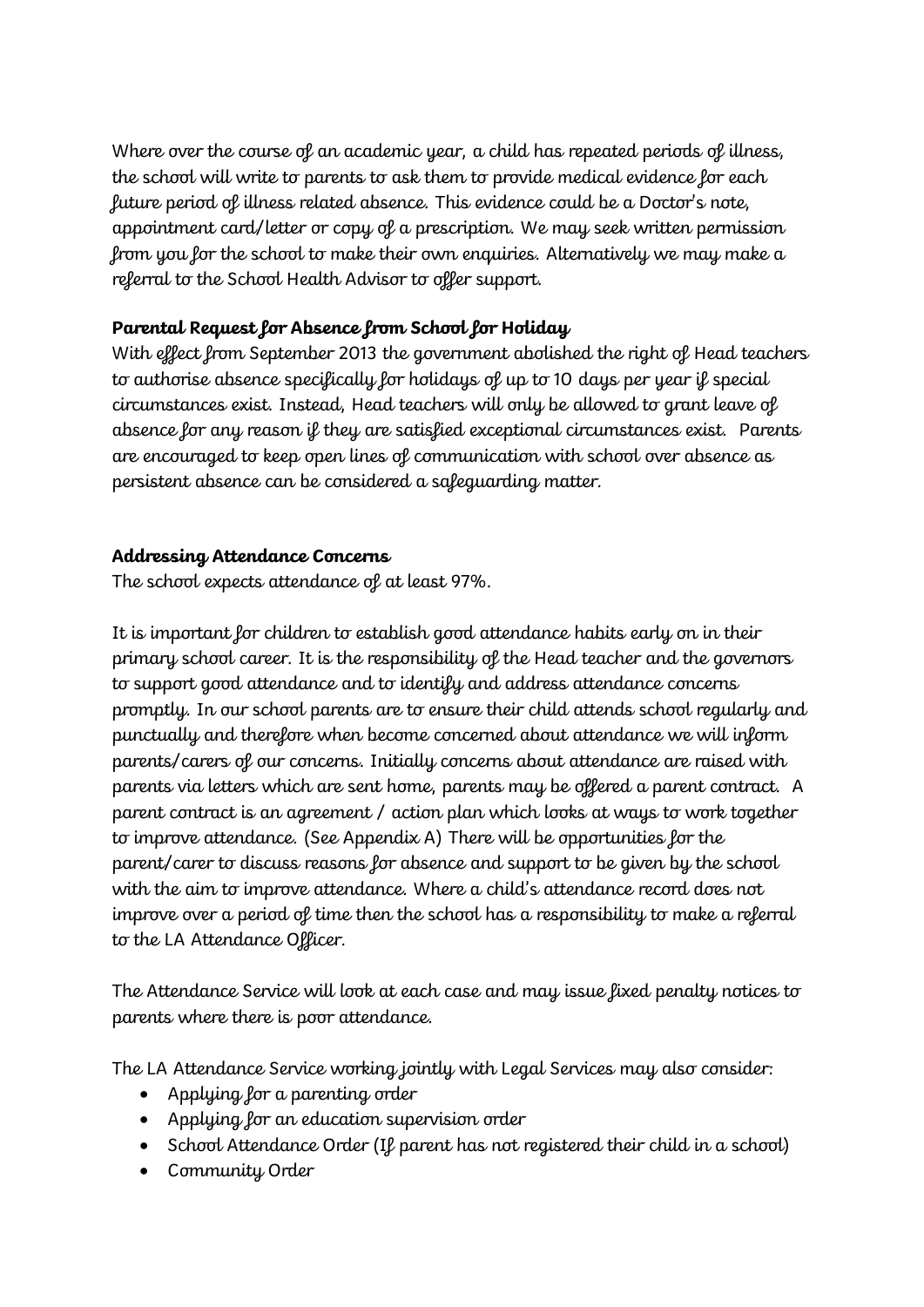The LA Attendance Officer can remotely check and monitor attendance levels. The LA Attendance Officer regularly carries out register checks to identify children with low attendance.

## **Monitoring Attendance**

•

Our office staff have the responsibility for ensuring that all of the attendance data is accurately recorded on the SIMs attendance software. Regular meetings are held with the Head teacher to discuss all attendance concerns and appropriate actions are taken following these meetings such as letters sent to parents or meetings arranged to discuss attendance concerns with parents.

At Ringway Primary School we follow a traffic light system, the purpose of colour coding helps staff, Parents and Pupils have a clear understanding of our expectations. (See appendix 2) Only schools using a TL System

• **Red Zone: Under 90%**

Students in the red zone are more likely to underachieve, find making friendships difficult and misbehave. Legal action may also be taken against Parents/Carers of Red Zone pupils.

• **Amber Zone: 91% - 97%**

Students in this zone are still at risk of underachieving due to the absence level. Students who miss school regularly are more likely to suffer from school related stress. If your child in in the Amber Zone we will contact you to complete a Parent Contract to help avoid attendance falling into the Red Zone.

• **Green Zone: 98% - 100%**

We expect students to have Green attendance throughout their education. Those in the Green are more likely to do well in examinations, have better job opportunities and can develop strong friendships within school.

## **Rewards & Recognition**

Although good attendance is an expectation the school seeks to improve whole school attendance by offering incentives, this may include:

- 100% Certificates
- Prizes
- Positive Postcards
- Letters
- School / Class Events
- Trips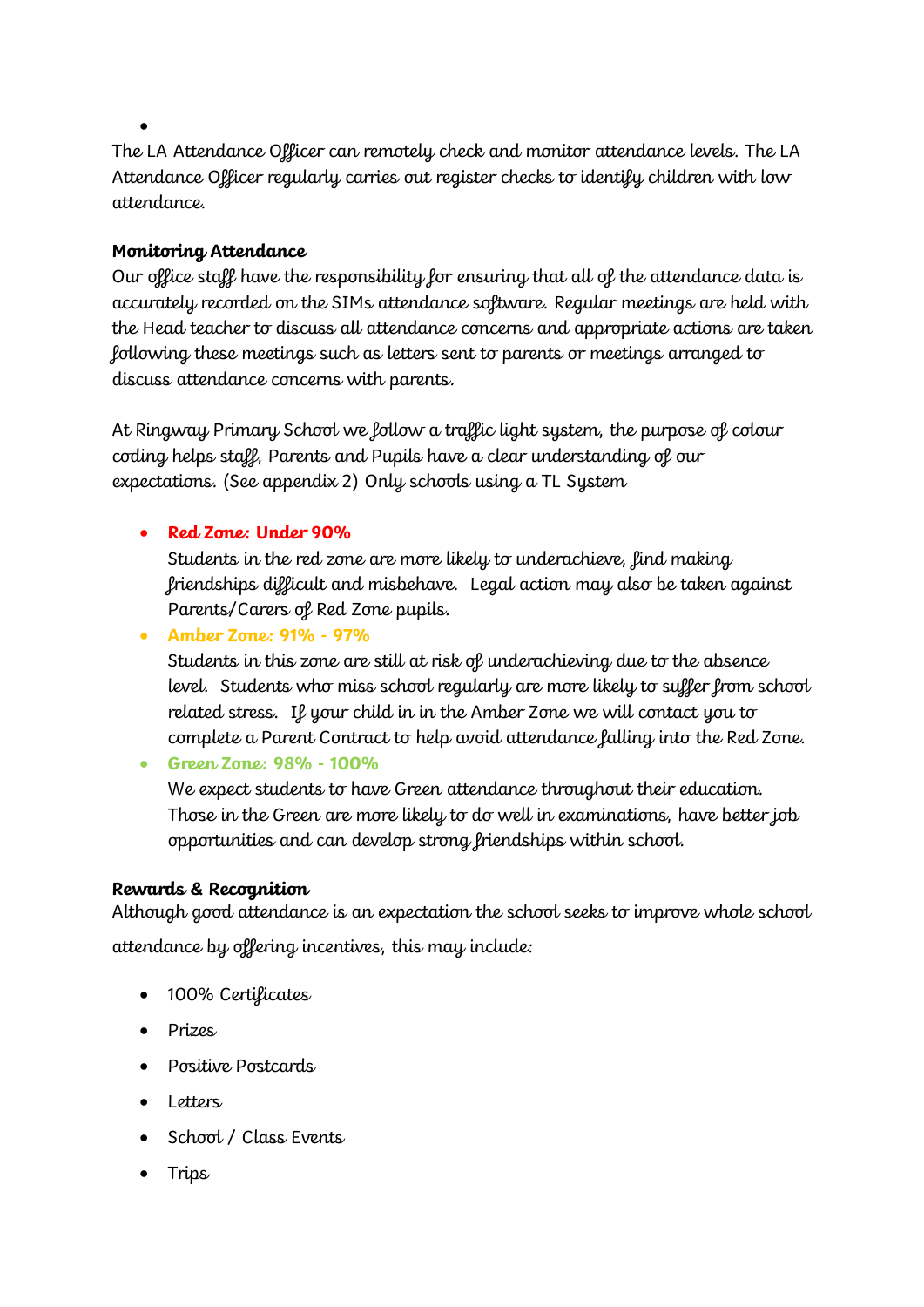• Additional Play time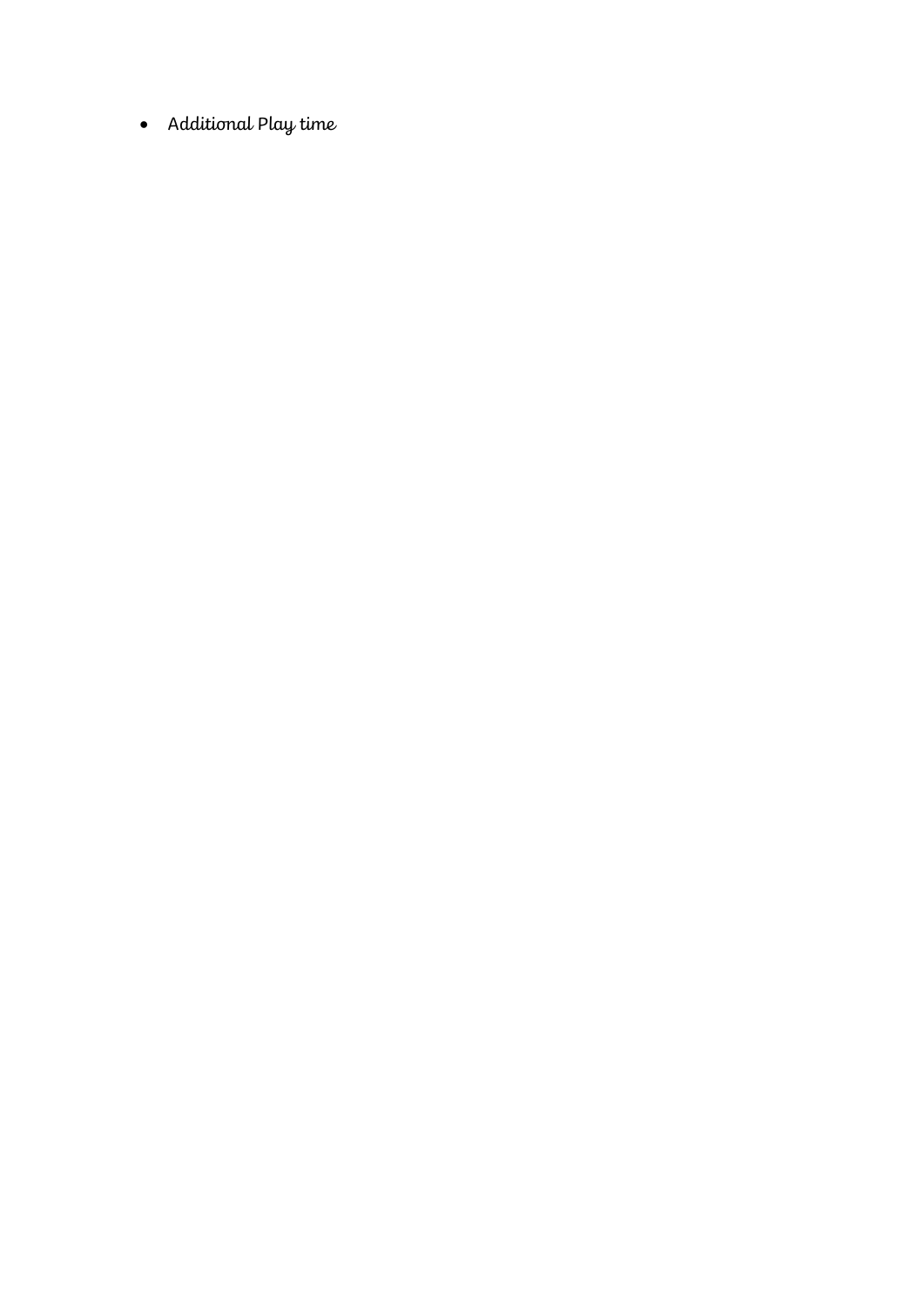# **Appendix A (Northumberland County Council)**

#### **Parenting Contracts for attendance – guide for parents**

#### **What is a parenting contract?**

A parenting contract is a formal written agreement between a parent or carer and either the school and / or the local authority. A parenting contract may be offered if your child has failed to attend school regularly.

A parenting contract is meant to support you, the school and the LA to identify and address the issues surrounding your child's irregular attendance at school and encourage a positive working relationship to improve attendance. It is not intended to be a punishment.

#### **What does it involve?**

Everyone signed up to the contract will agree to take certain actions which are realistic and which address the issues of non-attendance for a specified period of time. You might agree to do things like getting your child up on time, signing a daily report card and reporting any difficulties to school as soon as possible. School might agree to inform you if your child does not arrive at school, deal quickly with any problems and involve other agencies that might be able to offer you additional support. The contract will be reviewed regularly.

#### **Do I have to enter into a parenting contract?**

Entry into a parenting contract is voluntary but it does provide you with an opportunity to get support to improve your child's attendance at school. If you do take up the offer of a parenting contract and try to comply with it, this may assist your case if the local authority decides to take legal action against you for your child's irregular attendance. If you refuse the offer or don't comply without good reason this may also be presented as evidence.

If you decide not to enter into a contract, you will need to try to find other ways of improving your child's attendance and it may be worth discussing how you intend to do this with the school or local authority.

#### **How is a parenting contract arranged?**

You will be invited to a meeting in school with a school representative. The local authority Area Attendance Officer may also attend. Depending on their age and understanding, your child can attend part or all of the meeting.

At the meeting you will be asked your views on your child's attendance and whether there are any underlying issues. Try to think about the reasons behind your child's absences, any particular difficulties you are experiencing at the moment and what would help you to improve your child's attendance. Also think about what you can do to improve attendance.

School will explain what support they can offer and whether any other agency including the local authority might also be able to help you and your child. You will be able to discuss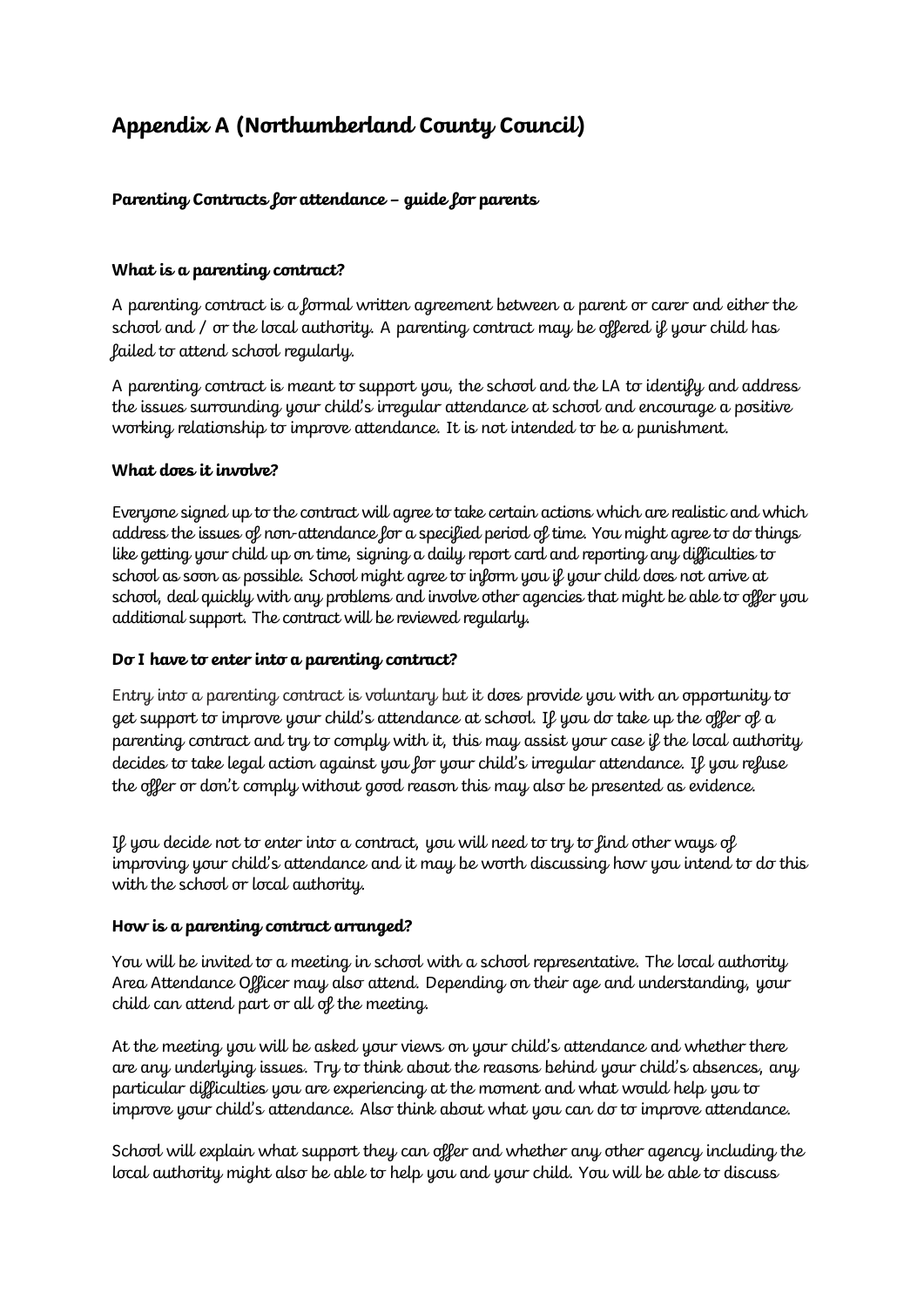what is expected of both you and the school and then agree the actions that will support improved attendance. If you choose to accept the offer, the final contract will be signed by you, the school representative and in some cases the area attendance officer.

#### **National contacts**

[www.direct.gov.uk](http://www.direct.gov.uk/) School attendance, absence and your child

[www.education.gov.uk/schools/pupilsupport](http://www.education.gov.uk/schools/pupilsupport) Behaviour and attendance - Parental responsibility

familylives.org.uk Truancy Helpline: 0808 800 2222

#### **Local contacts**

[www.newcastle.gov.uk](http://www.newcastle.gov.uk/) Schools – Attendance You can phone the Attendance Service on 0191 277 4500 or Email attendanceservice@newcastle.gov.uk

**If you require this information in audio, Braille or large print, please contact the Attendance Service to arrange.**